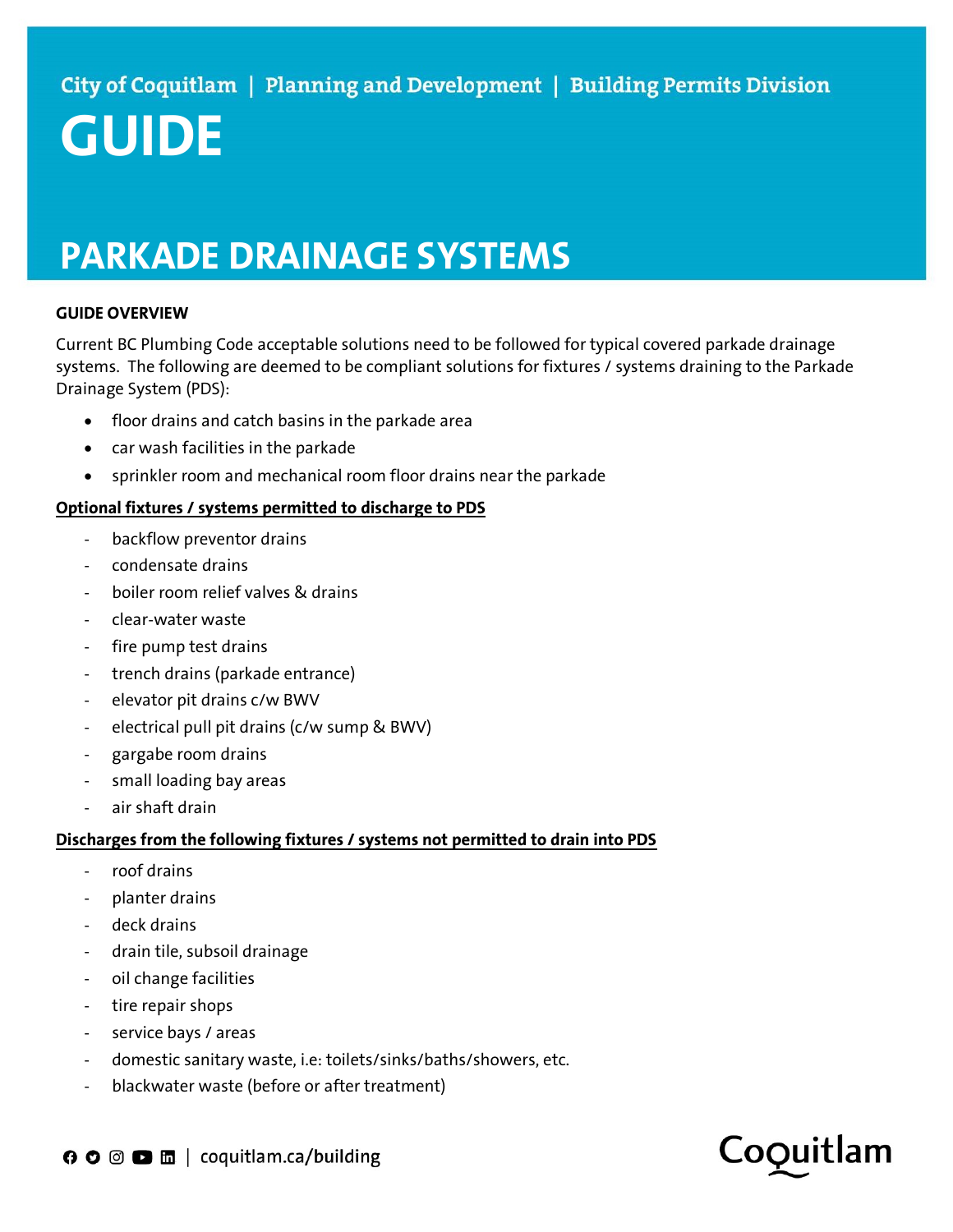

- 1. The Parkade Drainage System is a unique system designed to collect waste flows from parking level garages. These areas are not *storm water or clear-water wastes* and therefore cannot be drained to the *storm sewer system*. Typically, sanitary venting systems can be onerous in parkades. As a result, the Parkade Drainage System does not require, nor will it permit any vents upstream of the separator.
- 2. The Parkade Drainage System separator shall be vented, in accordance with the current BC Plumbing Code. If draining into a building drain, the separator fixture arm will require a vent. When draining into a pumped system, the pump chamber shall be vented as per the current BC Plumbing Code.
- 3. The Parkade Drainage System shall drain to the sanitary drainage system. Where sanitary fixtures drain to a sanitary pumped sump that also serves the Parkade Drainage System, a backwater valve shall be installed on the outlet piping of the Parkade Drainage System separator.
- 4. The Parkade Drainage System separator and its compartments shall be accessible for inspection, cleaning and maintenance, as required.
- 5. A sand / grit interceptor may be required to be installed upstream of the Parking Drainage System when sediment may impair the system operation.
- 6. The Parkade Drainage System separator lid shall have a gas tight lid. The inlet and outlet piping shall have 90° elbow drop legs, to provide a water seal, to within 8" off the bottom to prevent sewer gases from entering the building.
- 7. All drains within enclosed areas / rooms are to be provided with a p-trap and a reliable means to maintain the trap seal.
- 8. A permanent means of priming water shall be connected to the Parkade Drainage System to maintain a water seal at the separator. Typical priming could be done through the elevator pit sump.

Planning & Development | 3000 Guildford Way | Coquitlam, BC | V3B 7N2 604-927-3441 | permits@coquitlam.ca



MAY <sup>2021</sup>